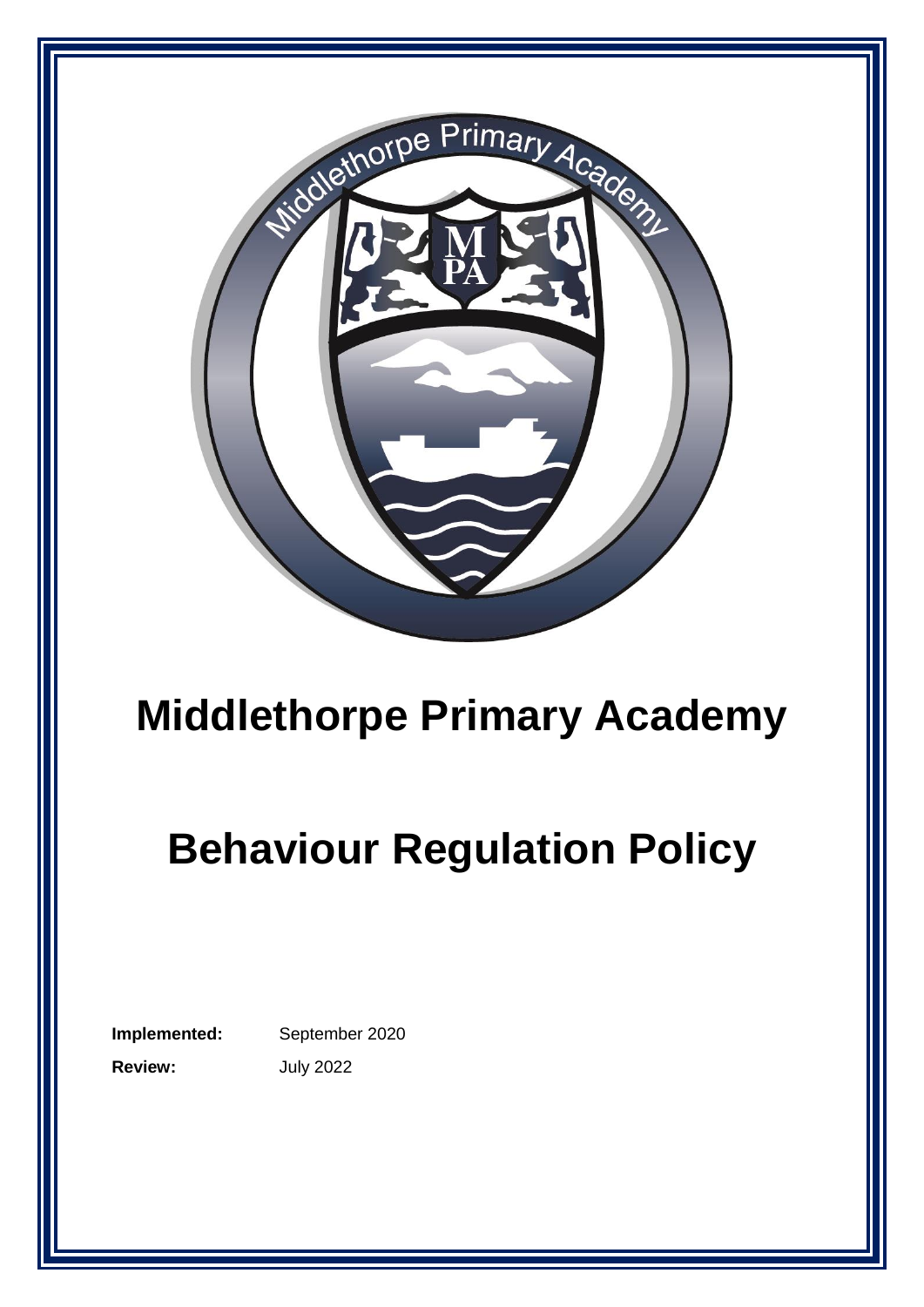## **Middlethorpe Vision**

At Middlethorpe relationships are central to all we do- '*Together we learn to shine'.* At Middlethorpe we aim to:

- Inspire and nurture a love of lifelong learning.
- Promote respect and teamwork to build relationships in academy, with families and the community.
- Challenge learners to have the will and skill to exceed both our and their own expectations.
- Enable the development of fantastic learning behaviours that are transferable to life beyond our academy.
- Equip our pupils with the skills and confidence to express opinions, listen to others, reason and debate.
- Develop pupils that reflect upon their learning in order to celebrate achievements and continually grow.
- Encourage risk-taking in learning, value and learn from our mistakes.

#### **Policy Statement**

This policy was based on Guidance provided by Brighton &Hove Local Authority and training from Applied Psychologies on Emotion Coaching.

#### **Policy Scope**

This policy is for all staff, pupils, parents and carers, lunch time staff, visitors and partner agencies working within the school and provides guidelines and procedures as to how our school supports and responds to behaviour.

#### **Policy Aims and Objectives**

Our school is committed to the emotional mental health and well-being of its pupils, staff and parents/carers. We wish to work towards this in all aspects of school life, and to provide an ethos, environment and curriculum that supports the social, emotional and mental health of the whole school community. Our school treats all children with unconditional respect and has high expectations for both adults' and children's learning and social behaviours. Our school is calm and purposeful. It prides itself on excellent relationships and high level of care. We understand that positive behaviour can be taught and needs to be modelled. We understand that negative behaviour can signal a need for support which we will provide without diluting our expectations.

- To maintain a caring, orderly community in which effective learning can take place and where there is mutual respect between members
- To help children develop a sense of worth, identity and achievement
- To help all children to become self-disciplined, able to accept responsibility for their own actions and make positive choices
- To develop in all children the ability to listen to others; cooperate and to appreciate other ways of thinking and behaving

We hope to achieve these aims through a school behaviour policy based on rights, responsibilities and respect. Praise, rewards, privileges, and positive role-modelling support the development of self-discipline and the capacity to make positive choices.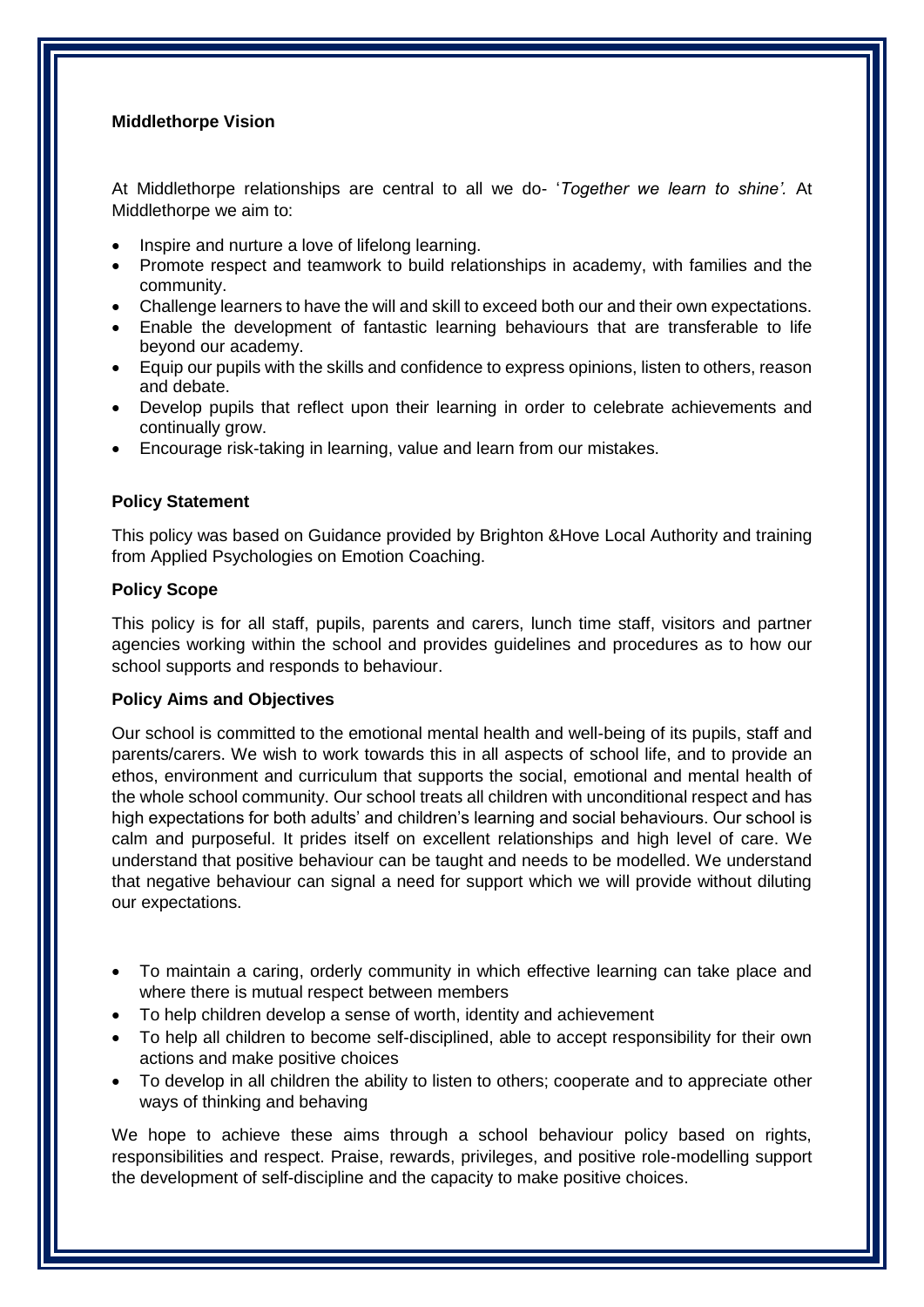## **Policy Links**

This Behaviour Policy links to the following other policies we hold in school:

- PSHE Education Policy
- Anti-bullying Policy
- Health and Safety Policy
- Safeguarding Policy
- Restraint Policy
- E-safety policy

## **Key Principals of our Approach**

Supporting behaviour at Middlethorpe Primary Academy is a whole school approach. Everyone is responsible and **building relationships is everybody's business!** At Middlethorpe Primary Academy we:

- Build positive authentic relationships with all children.
- Promote a positive approach and offer specific and descriptive praise when children are behaving well.
- Recognise behaviour is a form of communication. We view behaviour as a communication of an emotional need (whether conscious or unconscious), and we will respond accordingly. Not all behaviours are a matter of 'choice' and not all factors linked to the behaviour of pupils are within their control.
- Differentiate expectations and responses depending on the child. Being 'fair' is not about everyone getting the same (equality) but about everyone getting what they need (equity).
- Maintaining clear boundaries and expectations around behaviour. Changing how we respond to behaviour does not mean having no expectations, routines or structure. In order to help pupils feel safe, their educational environment needs to be high in both nurture and structure. Pupils need predictable routines, expectations and responses to behaviour. These must be in place and modelled appropriately, within the context of a safe and caring school environment.
- Encourage parental engagement and believe involvement is absolutely crucial when addressing and planning support for pupil's social and emotional needs.
- Use the principles of Emotion Coaching

## **Roles and Responsibilities**

Maintaining good behaviour is the responsibility of **all** staff and parents. We expect our staff and parents to be a good role model for our children as we develop their attitudes for all aspects of life.

## **Responsibilities of the Principal and SLT**

- To build positive relationships with all stakeholders.
- To ensure the health, safety and welfare of all the children in the school.
- To support staff by implementing the policy, by setting the standards of behaviour, and by supporting staff in the implementation of the policy.
- To enforce fixed-term or permanent exclusions if needed.

## **Responsibilities of staff**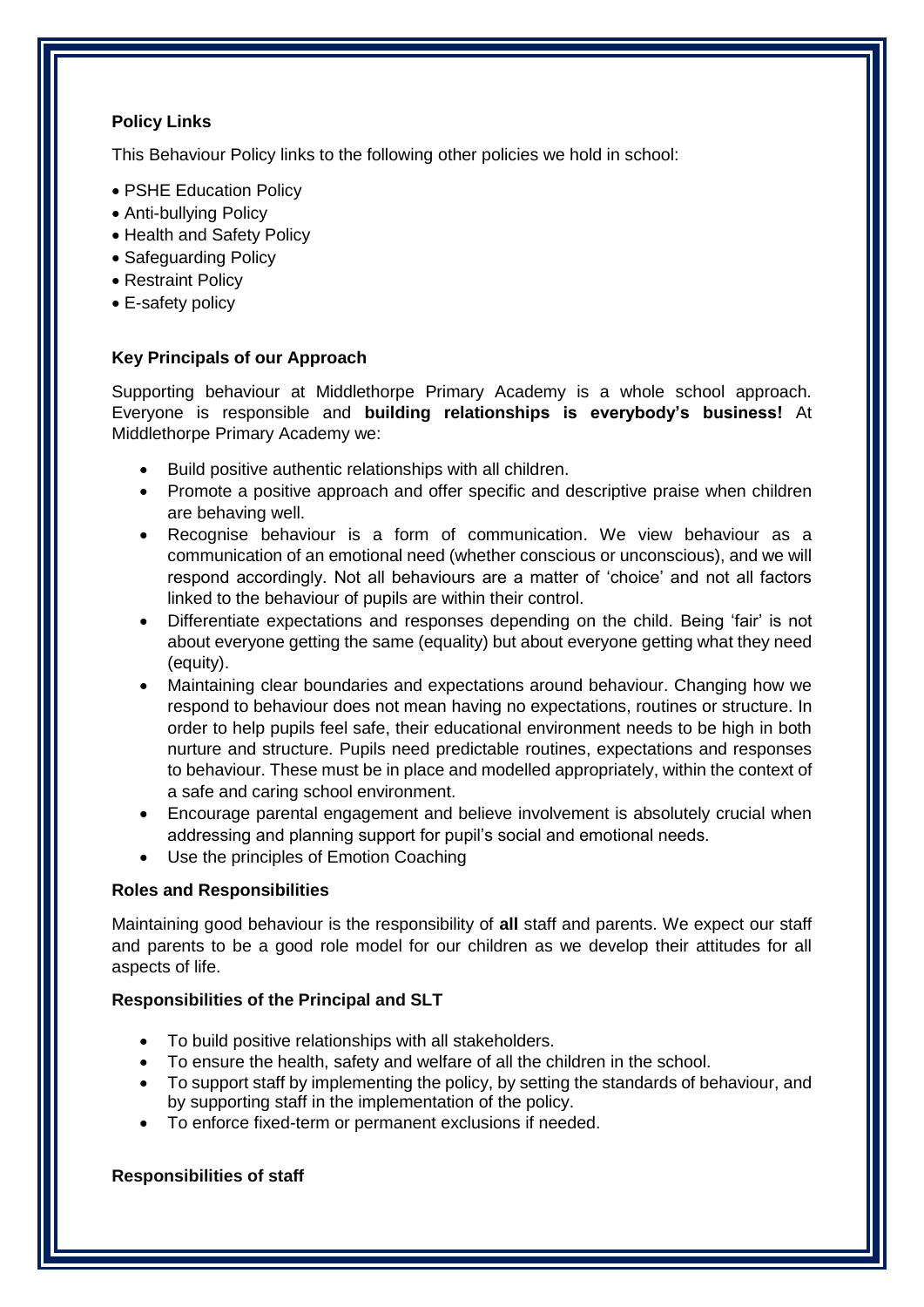- Develop empathic relationships with pupils and ensure that school expectations are applied fairly.
- Establish and maintain high expectations of behaviour and strive to ensure that all children's work is to the best of their ability.
- Encourage children to follow school rules
- Act as a social, emotional, and learning role model for pupils.
- Support children to co-regulate to achieve high expectations when necessary.
- Treat all pupils in their classes with respect and understanding.
- Record significant incidents of inappropriate behaviour on CPOMs.

## **Responsibilities of parents:**

- Work with the school to achieve a shared approach and consistent messages between home and school and support their child's emotional and behaviour development
- Support the actions of the school.
- Raise concerns with the class teacher initially and then to a member of the Senior Leadership Team.

## **Responsibilities of children**

- Try to follow the school rules
- To follow instructions promptly
- Talk to a grown up if I am worried or unsure

## **School Expectations**

Our school rules centre around our school values of responsibility, kindness and pride.

- We are responsible for ourselves- we need to be in the right place at the right time doing the right thing
- We take responsibility for our actions
- We are kind to ourselves, other children and the staff
- We are proud of ourselves, of others and our environment

Positive teacher-pupil relationships are key to combatting challenging behaviour. All staff will use a number of strategies to establish positive relationships with their pupils – these may include:

- Welcoming pupils as they enter the classroom.
- Ensuring pupils understand what is expected of them.
- Showing an interest in each pupil's interests, talents, goals, likes and dislikes, and their family.
- Engaging with pupils during lunchtime and break time.
- Focussing on using positive language when interacting with pupils to guide them towards positive outcomes rather than highlighting their mistakes.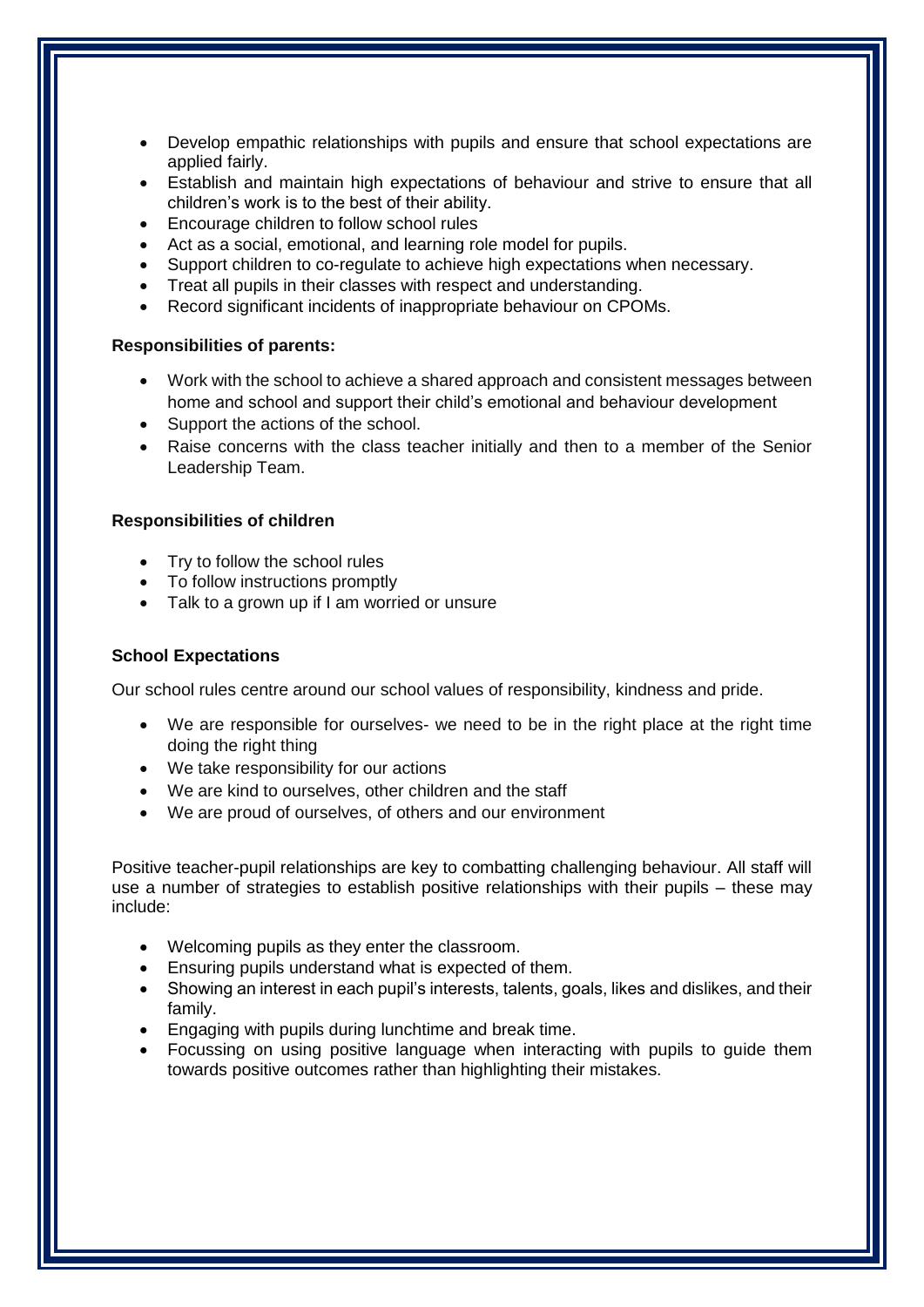## **Rewards**

At all times we encourage and reward positive behaviour, effort, perseverance and good learning behaviours. We value the importance of our children seeing themselves as part of a community whether that is their group, class, key stage or whole school. Some of our rewards accumulate to a group, class, key stage or whole school reward. Our rewards include:

- Verbal praise
- Non-verbal praise (thumbs up, smile etc.)
- Name on board
- Individual class specific rewards chosen by the class or teacher (VIP table, special seat, choose the end of the day story, first in the lunch queue, standing ovation etc.)
- Sharing work with another member of staff (office staff, TA, teacher, Vice Principal, Principal)
- Stickers
- Class points
- Achievement assembly certificates
- Above and beyond recognition notes home
- Value badges- Kindness, Responsibility, Pride

#### **Sanctions**

We always aim to encourage positive learning behaviours, however if a child's behaviour is not conducive to good learning, is not in line with a class or academy rules or disrupts the general running of the academy then a structured approach to consequences is followed.

The structured approach to consequences is as follows;

- 1. Verbal warning given. Where possible this is done in a quiet manner and not in front of the whole class.
- 2. Child moved to another area within the classroom, playground or hall. This will be recorded on CPOMs and parents will be informed by the class teacher.
- 3. Child moved to a partner class. They will be provided with work. This will be recorded on CPOMs and parents will be informed by the class teacher.
- 4. Child needs to go to see Principal or member of the SLT to reflect on what has happened, fix the mistake and return to positive behaviour. This will be recorded on CPOMs and parents will be informed.

At each stage of the consequences system, staff should make every endeavour to apply strategies of behaviour management that will enable a child to modify their behaviour and return to making positive choices.

#### **Emotion Coaching**

We use Emotion Coaching to support children to understand, regulate and reflect on their behaviour

- Step 1: Recognising, empathising, soothing to calm ('I understand how you feel, you're not alone')
- Step 2: Validating the feelings and labelling ('This is what is happening, this is what you're feeling')
- Step 3 (if needed): Setting limits on behaviour ('We can't always get what we want')
- Step 4: Problem-solving with the child/young person ('We can sort this out')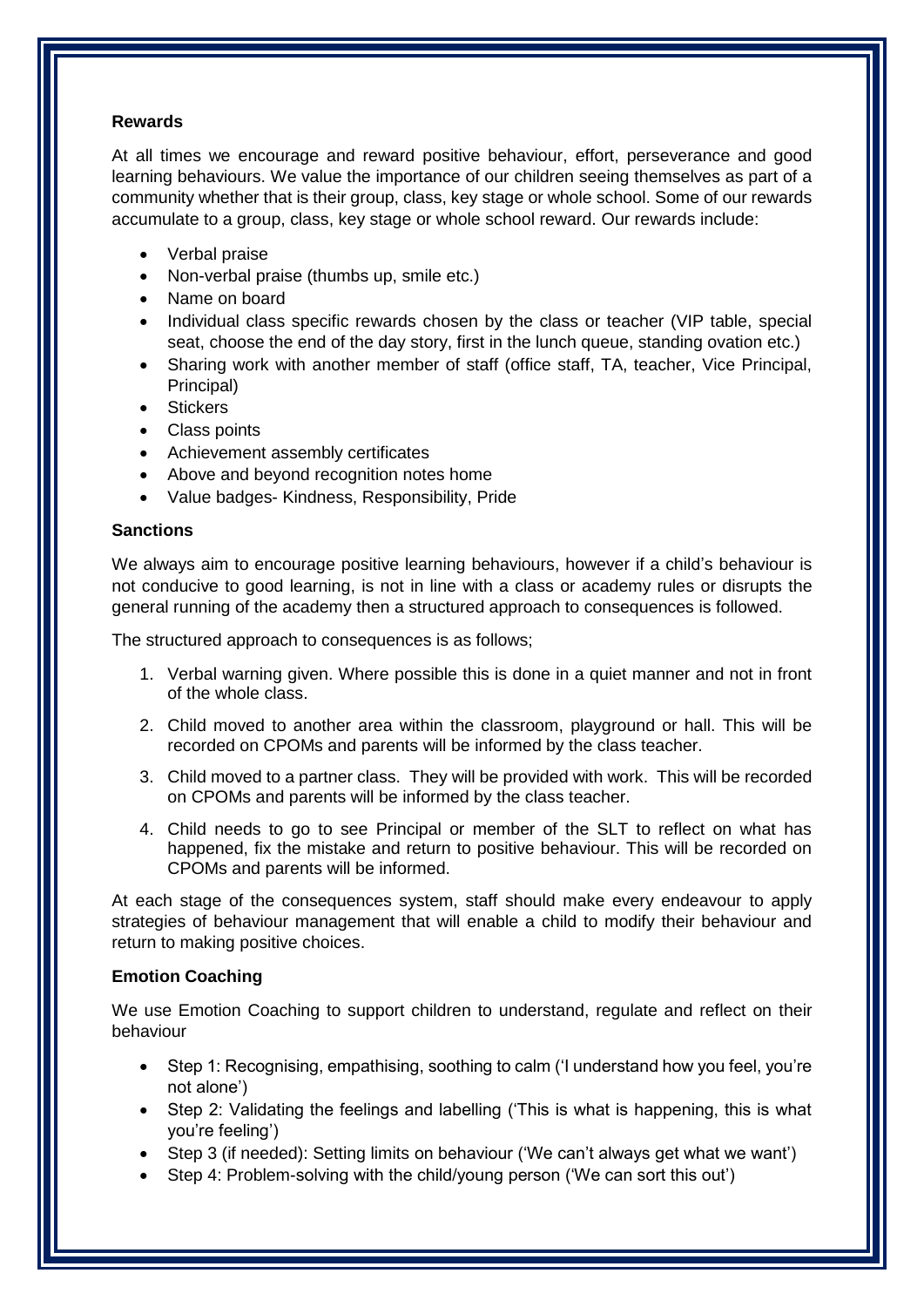

## **Intervention Techniques**

The following intervention techniques can be used in the development of individual programmes for specific children with behaviour problems after consultation with a Senior Leader and Inclusion Lead.

• Ignoring or planned ignoral i.e. where practical ignore inappropriate behaviour, praise appropriate behaviour (role models).

 Positive Questioning e.g. what are you doing? What should you be doing? Good you know what to do so can you do it,

 Positive Choices- If you do this, then this will happen (positive outcome). If you choose to do this, then this will happen (negative outcome). Now you choose what you are going to do

 Modelling i.e. indicate role models displaying appropriate behaviour. Adults to be good role models.

 Distraction i.e. if a difficult situation is likely to develop distracting the child's attention, e.g. give a specific task, send a message, etc.

 Time Out Support i.e. pupils given 'time out' – an opportunity to work under supervision but away from the classroom situation or a period of reflection, standing alone on the playground during playtime within sight of the teacher or supervisor.

 Use of a behaviour contract or plan Setting targets with the pupil in consultation with parents and reporting weekly.

In line with the school's Use of Reasonable Force Policy, all members of staff have the legal right to use reasonable force to prevent pupils from committing an offence, injuring themselves or others, or damaging school property, and to maintain good order and discipline in the classroom. Physical restraint will only be used as a last resort and as a method of restraint. All staff will attempt to use the de-escalation strategies before the use of physical intervention; however, the school understands that intervention may be the only resolution in some severe incidents, such as violence or where there is an immediate risk of injury.

#### **Additional needs**

We acknowledge that some pupils' behaviour may reflect social, emotional and mental health needs which may require additional provision to what is outlined in this policy. The SEND policy should be read for how additional needs are supported in the school.

## **Exclusion**

In our school it is rare that school support will not have a positive impact upon pupil behaviour development and regulation. However, the school does and will exclude pupils for persistent abusive or violent behaviour or repeated and escalating low level disruptive behaviour. It is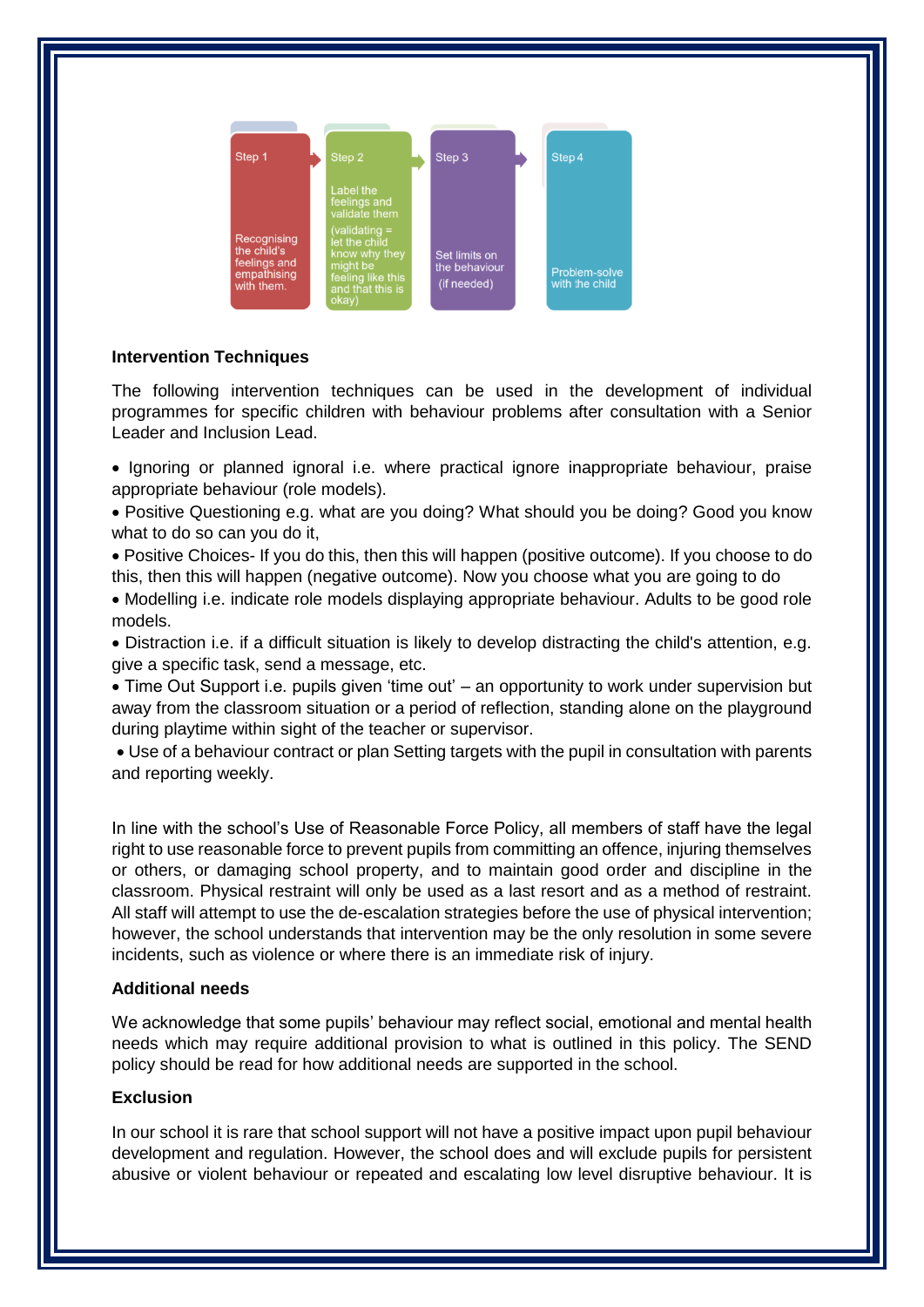our ethos that we will make every provision for a child to achieve socially and emotionally but if, in spite of this, behaviours are risky, unsafe, violent and prevent the efficient education of others, fixed term or permanent exclusion may be applied. We abide by the DfE guidance on this and report any exclusions routinely to North East Lincolnshire Local Authority following local and national guidance.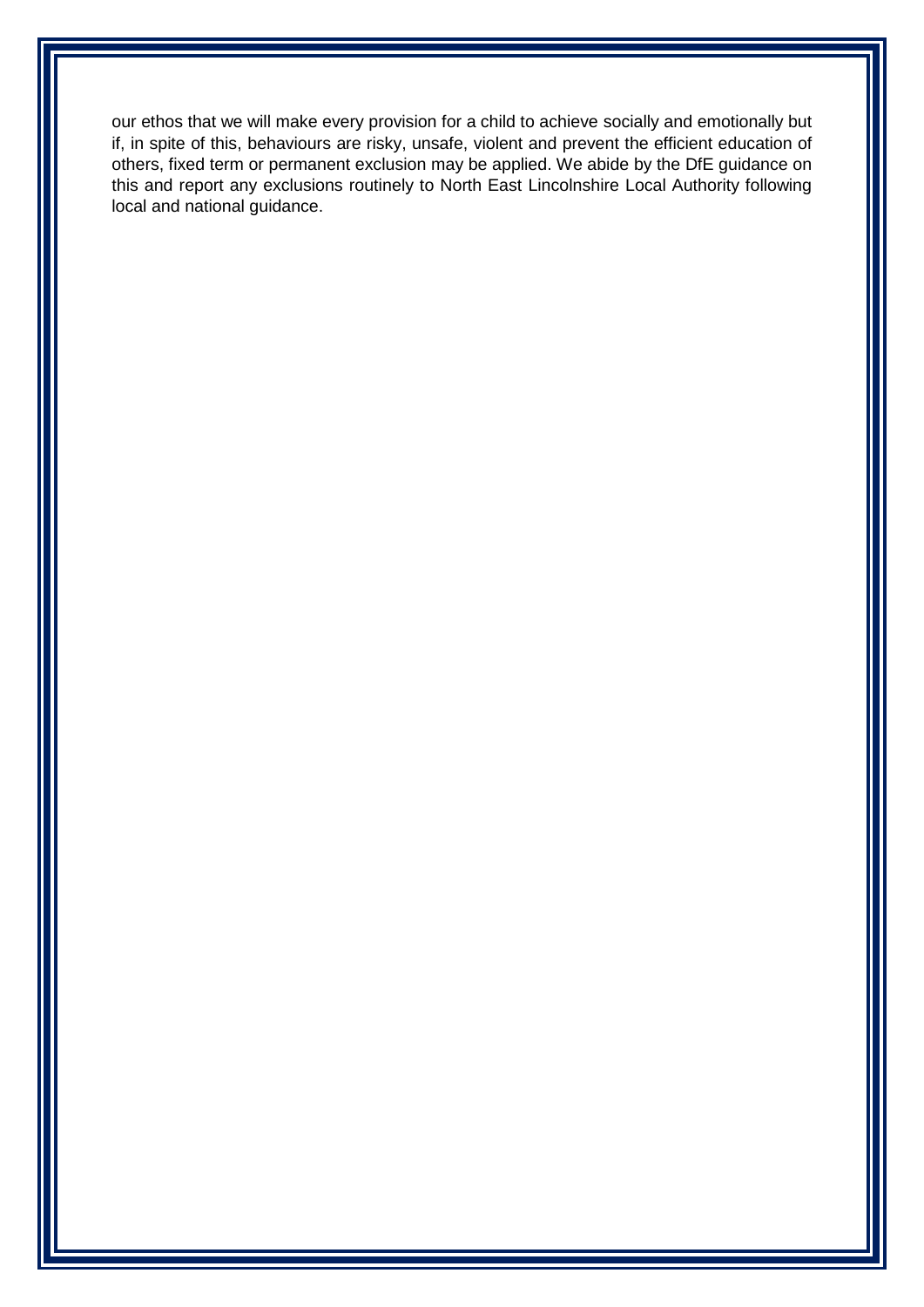#### **Appendix 1**

#### **Amended Behaviour Policy in response to the ongoing global pandemic (COVID-19)**

During these unprecedented times, Middlethorpe Primary Academy recognise that children may be feeling a range of emotions including confusion, worry and uncertainty, all of which can affect a child's behaviour.

In order to help children's emotional well-being during these times the teacher will plan:

- opportunities for children to talk about their experiences of the past few weeks
- opportunities for one-to-one conversations with trusted adults
- some refocussed lessons on relevant topics, for example, mental wellbeing or staying safe
- other enriching developmental activities

**When in school it is paramount children show exceptional behaviour and follow our normal school rules as well as additional specific rules which are detailed below.**

#### **School Rules**

Our school rules centre around our values of responsibility, kindness and pride.

- We are responsible for ourselves- we need to be in the right place at the right time doing the right thing
- We take responsibility for our actions
- We are kind to ourselves, other children and the staff
- We are proud of ourselves, of others and our environment

#### **Additional school rules:**

To follow rules to help keep ourselves and others safe including:

- regular hand washing
- staying in my own designated area
- keeping a distance from others
- 'catch it, bin it, kill it' when sneezing/coughing
- avoid touching eyes, nose and mouth as much as possible
- tell an adult if you feel unwell in any way
- arrive and depart at the given time following the signage
- move around school following the instructions I am given
- not share my equipment with others
- use the correct toilet for my class

#### **Roles and responsibilities:**

**Responsibilities of children**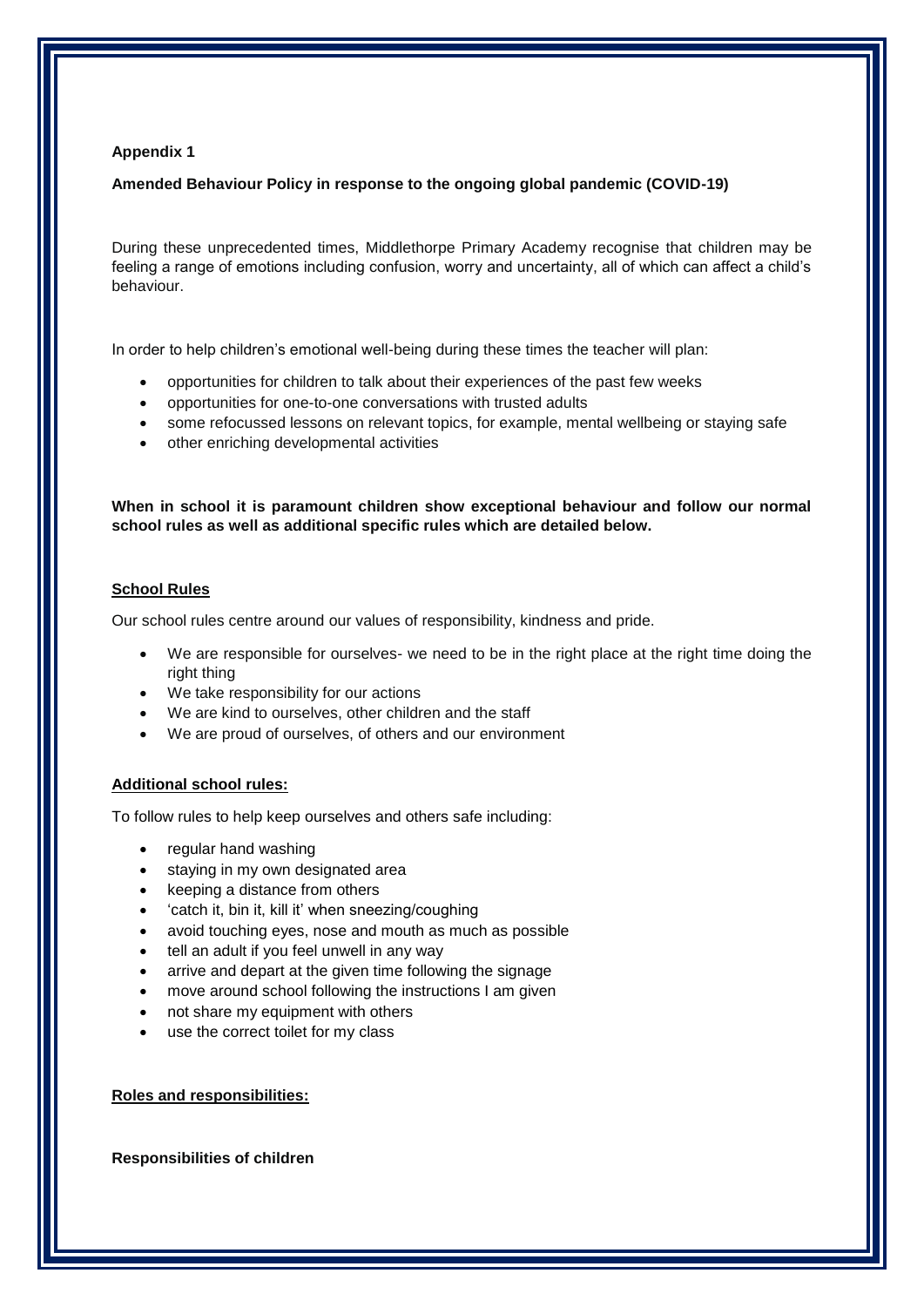- To follow the new school rules at all times
- To follow instructions promptly
- Talk to a grown up if I am worried or unsure

#### **Responsibilities of parents:**

- Talk to your child/children about the importance of social distancing regularly
- Ensure your child/children understand the new school rules set out in this document
- Be available if you need to collect your child/children throughout the school day if they show any signs or symptoms of the Coronavirus or if they are putting themselves or others at risk
- Do not approach staff during the school day, if you need to contact the staff please phone the schools office
- Follow the correct drop off and collection routes, times and leave the site promptly

#### **Responsibilities of staff**

- Teach the children the new school rules
- Remind children of the rules during the school day
- Help your class to follow the new school rules and rules on hand cleaning, not touching their faces, 'catch it, bin it, kill it' etc

## **Rewards**

At all times we encourage and reward positive behaviour, effort, perseverance and good learning behaviours. Our rewards include:

- Verbal praise
- Non-verbal praise (thumbs up, smile etc.)
- Name on board
- Individual class specific rewards chosen by the class teacher
- Sharing work with another member of staff (office staff, TA, teacher, Vice Principal, Principal)
- Stickers
- Class points
- Achievement assembly certificates
- Above and beyond recognition notes home
- Value badges- Kindness, Responsibility, Pride

## **Sanctions**

We always aim to encourage positive learning behaviours, however if a child's behaviours is not conducive to good learning, is not in line with a class or academy rules or disrupts the general running of the academy then a structured approach to consequences is followed.

The structured approach to consequences is as follows;

- 1. Verbal warning given. Where possible this is done in a quiet manner and not in front of the whole class.
- 2. Child moved to another area within the classroom, playground or hall. This will be recorded on CPOMs and parents will be informed by the class teacher.